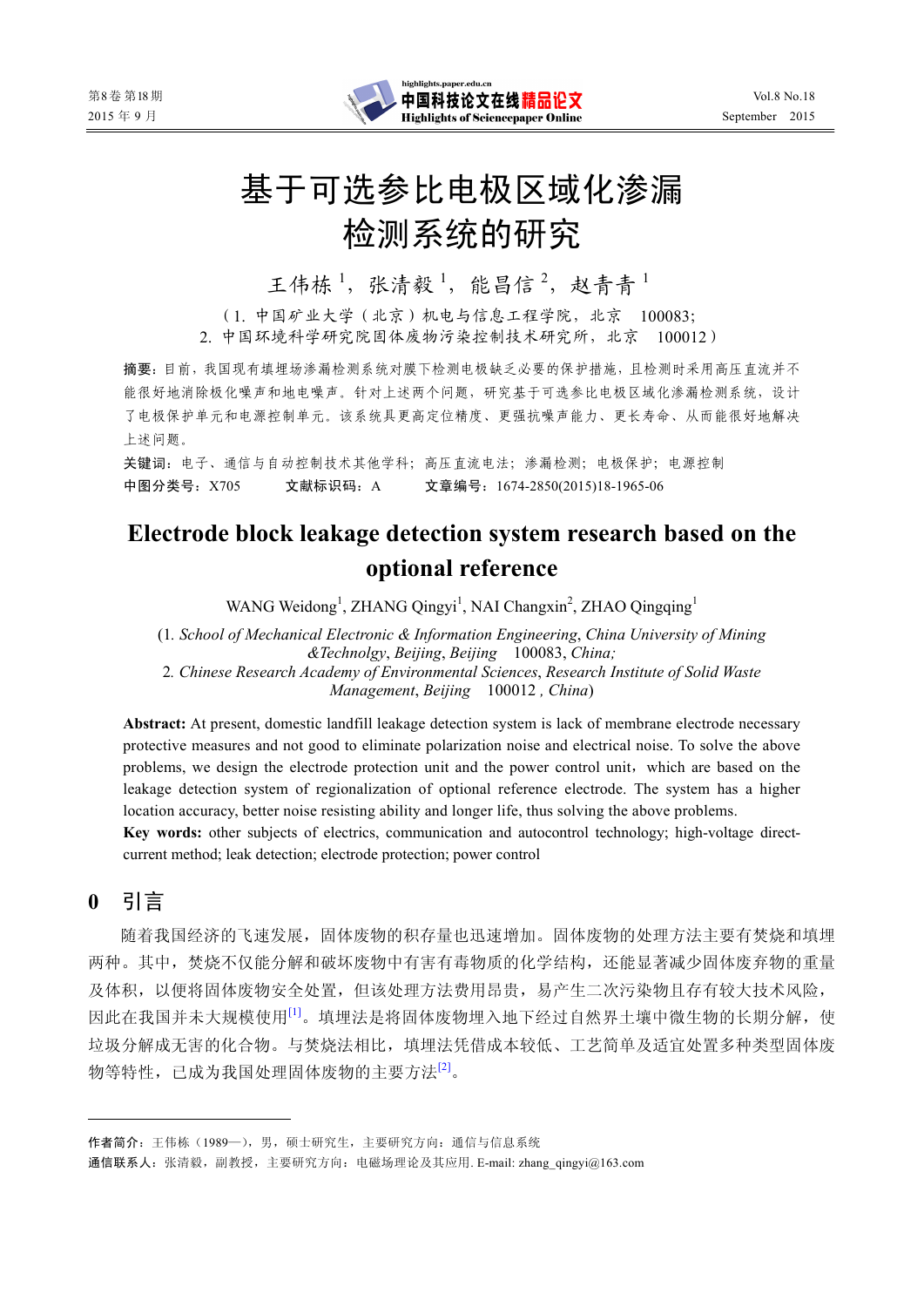固体废物长期填埋于土壤中会产生渗滤液,以致污染周围土壤及地下水[3~5],所以填埋场需要安装防 渗膜(HDPE)以保护土壤和地下水不受污染。但是,在施工铺设期间和垃圾填埋过程中,防渗膜均可 能发生破损<sup>[6~9]</sup>,因此必须对防渗膜进行渗漏检测<sup>[10~15]</sup>。其中,高压直流电法因其操作简便、适用范围 广、费用低廉等特点成为填埋场渗漏检测的主要手段[16~18],并依据此方法为原理制作出多种检测系统应 用于填埋场渗漏检测。

目前,国内对填埋场渗漏检测手段,主要有中国环境科学研究院能昌信[12]研发的土工膜渗漏检测 系统(适用于 HDPE 裸膜完整性检测)、区块化快速检测装置(适用于 HDPE 防渗膜保护层和导排层 铺设完毕后的完整性检测及垃圾层不太厚的情况下的渗漏检测);王斌等[13]研发的防渗层渗漏偶极子 检测装置(适用于铺设保护层和导排层后 HDPE 防渗层完整性检测及污水池防渗膜的渗漏检测);张 辰等[14]研发的分区多点供电实时渗漏检测系统(适用于大型填埋场建设及运营时 HDPE 防渗膜的实时 监测)。

上述检测系统针对不同检测环境均能对 HDPE 防渗膜进行检测,但长期运行时,膜下检测电极不仅 容易受到膜下渗漏液的影响而被腐蚀,且当检测电极加上高压时容易被极化而造成电极损失,致使检测 系统定位精度下降,从而影响检测系统的准确性及稳定性。同时,检测系统采用的高压直流源并不能很 好地消除极化噪声和地电噪声,因为地电噪声、电极极化噪声变化缓慢,在一定时间内可以看作是恒定 不变的,而系统检测时采用的直流电压源的感应电势也不变,使噪声无法得到很好的抑制。这里研究的 可选参比电极区域化渗漏检测系统正是针对上述两大问题对渗漏检测系统的改进与升级。其中,设计出 的电极保护单元能使膜下检测电极在填埋场运营时实时受到保护而不受渗漏液的腐蚀,从而延长系统的 整体使用寿命;且设计出的电源控制单元将输出的直流电通过指令控制转换为频率可调的交流方波,此 时填埋场感应电势将会异号,而地电噪声、电极极化噪声等并无明显变化。将感应电势改变方向前后的 采样值相减,感应电势加强而地电噪声、电极极化噪声等可以得到有效抑制,从而增强检测系统对电极 极化噪声和地电噪声的抗干扰能力。

### **1** 渗漏检测原理

高压直流电法[18]的基本原理是利用 HDPE 膜的高阻特性对漏洞进行检测并定 位的方法。在填埋场内外各放置一个供电 电极,并对其施加高压直流电,通过采集 膜下检测电极的感应电势对漏洞进行定 位。若防渗膜完好无损,则总回路电流很 小(近似为 0),检测层介质中的电势很小 且分布均匀。若防渗膜存在漏洞,则场内 外供电电极通过漏洞形成回路,检测层介 质电势分布会在漏洞附近产生突变,从而 可以确定漏洞位置,基本原理如图 1 所示。



根据以上基本检测原理, 在防渗膜下纵横 2 个方向每隔 5 m 设置一个电极, 形成电极阵列。图 2 为 膜下基本检测单元及检测阵列示意图。由图 2 可知, 3×5 个电极构成一个基本渗漏检测单元, 3×6 个基 本检测单元构成检测阵列。根据填埋场的实际大小以检测阵列为单位进行扩展。在基本检测单元中,选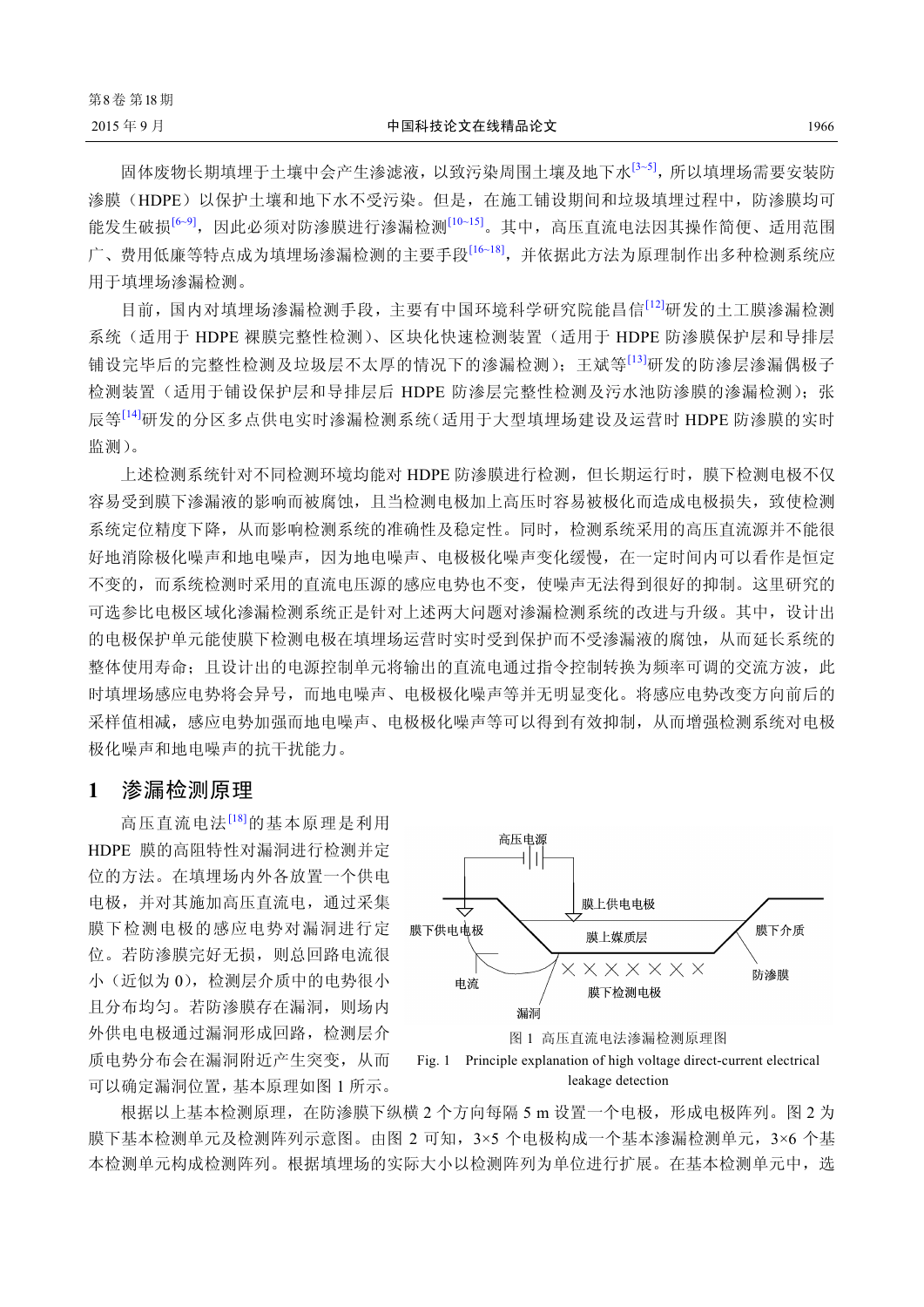择 1 个电极作为膜下供电电极,余下 14 个作为检测电极,与膜上的供电电极构成图 1 所示的检测系统。 工作时,以基本检测单元为单位,对 3×6 的检测阵列逐个进行操作。





# **2** 可选参比电极区域化渗漏检测系统整体结构

可选参比电极区域化渗漏检测系统既可应用于填埋场运营期间的分区、实时渗漏检测,也可应用于 填埋场防渗膜施工质量的检测。PC 机通过操作界面控制检测系统的工作流程,同时还要对采样的电势进 行分析以便于对漏洞进行定位。检测系统按功能划分由数据采集单元、电极选通单元、电极保护单元、 高压直流电单元和电源控制单元组成。图 3 为可选参比电极区域化渗漏检测系统的结构图。



Fig. 3 Structure diagram of detection system

检测系统中数据采集单元和电极选通单元在实际中呈现为 2 个独立的箱体,两者由 RS485 总线进行 通讯,且两种箱体都具有各自独立的 ID 号,便于应用到实际时根据填埋场的大小来扩展检测系统。高 压直流电单元和电源控制单元呈现为两个独立的箱体,其中电源控制单元通过 RS485 总线与 PC 机进行 通讯。当 PC 机发送指令时根据情况需要, 以控制高压直流电单元的输出参数。高压直流电单元与电源 控制单元则通过 4 个接线端子对电源输出参数进行调节控制。电极保护单元呈现为一个独立的箱体,在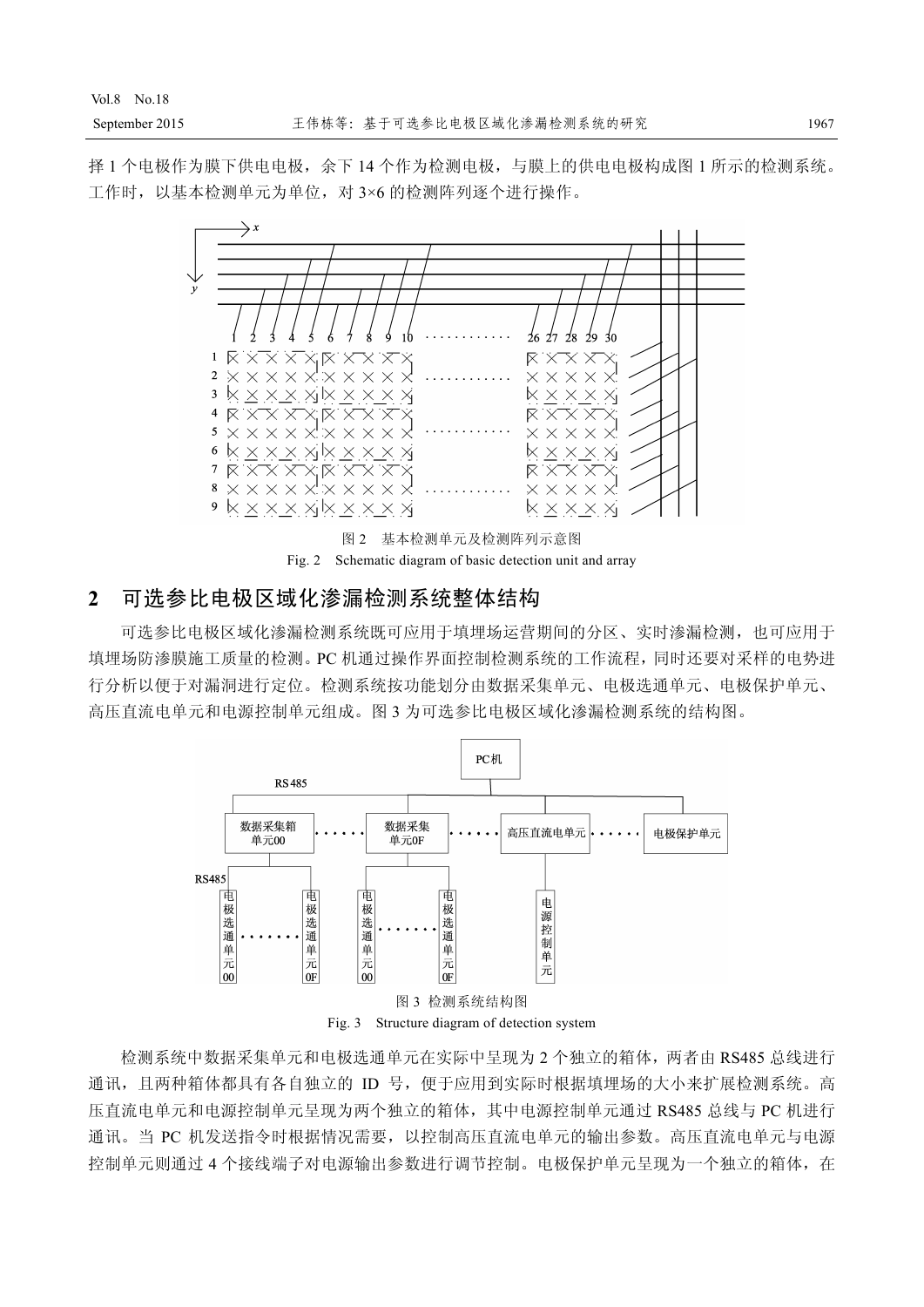系统检测时断开其连接,在系统停止检测时则将其导通,以保护膜下电极。系统设计时,给每个数据采 集单元和电极选通单元各分配一个 4 位的拨码开关并设置其 ID 号,则此系统最多有 16 个数据采集单元, 其中每个数据采集单元最多可控制 16 个电极选通单元。然而,受实际填埋场的面积影响,一般只需 1 个 数据采集单元及 1 个电极选通单元便可对 1 个大型填埋场的渗漏情况进行检测。

#### **2.1** 电源控制单元

高压直流电单元的任务:负责为检测系统在进行检测时提供高压电源,便于检测电极进行采样。电 源控制单元的任务:控制高压直流电单元的输出电压、电流的大小及频率。选用高压直流电单元作为控 制对象,且电源带有控制端子,可实现

由 2 个 0~5 V 的弱电压信号控制其输 出电压和电流功能。考虑到要将直流信 号调控为信号源所需频率可调的方波 信号,故采用由可编程逻辑控制器

 $(programmable logic controller,  $PLC$ )$ 生成的方波信号来驱动绝缘栅门极晶 体管(IGBT)的方案以实现系统功能, 其结构图如图 4 所示。



单元中 PLC 的型号为 S7-224XP,

Fig. 4 Power control unit structure

其具有两路模拟量输入一路模拟量输出及 14 路数字量输入和 10 路数字量输出, 再配置一个西门子 EM232 模拟量输出模块从而满足控制系统的需求。PLC 采用自由端口通信模式,通过 RS485 总线传输指令。根据 用户自定义的通信协议实现 PC 对 PLC 的控制,通过控制脉冲的周期和个数而产生频率可调的方波信号,经 过后级 IGBT 驱动板驱动 IGBT 模组,产生高压级幅值方波从而实现电压、电流和频率的实时在线可调功能。 其中, PLC 产生的方法信号一路直接连至 IGBT 驱动板,另一路先经过反相器反相后再连至 IGBT 驱动板, 两路相位相反的信号驱动两块 IGBT 驱动板的四路驱动,而后再分别驱动 4 个 IGBT 单管,通过控制 4 个 IGBT 单管的两两开闭进而产生一个幅值频率可调的方波信号源。

#### **2.2** 电极保护单元

电极保护单元的任务:防止膜下检测电极因受腐而降低自身导电率,进而影响系统的检测定位精度。 图 5 为电极保护单元电路结构图。该单元由 CPU 控制电极保护单元的开启与关闭。膜下 9×30 根电缆引进 电极保护单元箱体后,先将每根电缆与 G6RL 电磁继电器连接,再将 9×30 个继电器进行 3×5 区域划分且 划分模式与电极选通单元划分模式相对应。则会分出 18 个区域且每个区域有 3×5 个继电器,而每个区域的 3×5 个继电器将通过增加一个 G6RL 继电器来控制各区域保护状态。整个电极保护单元中有 288×(9×30+18)

个继电器,考虑到将所有继电器设计在一起会 使电路板体积过于庞大,设计中电路板由 1 块 母板和 7 块子板组成,其中 7 块子板分别包 括 1 块 CPU 控制板和 6 块继电器板组成, CPU 板负责控制每个 3×5 区域的选通, 每 块继电器板控制 4 个电极的选通,即控制一 个 3×5 区域的电极保护。在设计中仍选用



图 5 电极保护电路结构图 Fig. 5 Structure of electrode protection circuit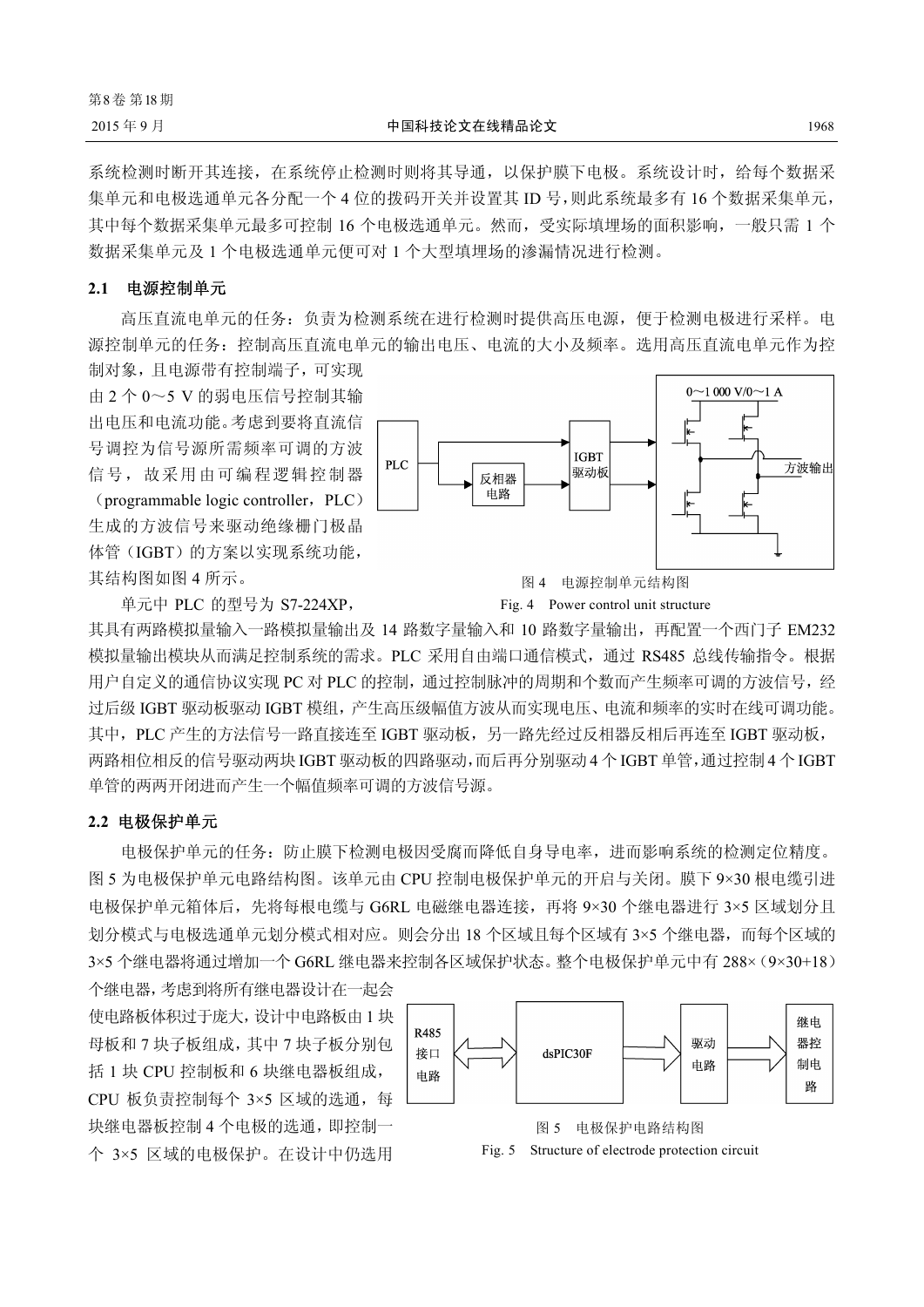dsPIC30F5011 作为控制核心,上位机通过 RS485 发送命令给控制中心,实现由 I/O 口来控制继电器,进而 控制选定区域电极保护的开启与关闭。图 6 为继电器控制结构图。



#### **2.3** 电极选通单元

电极选通单元的任务:由数据采集单元发出的指令 选择电极的连接或断开,并将连接的电极传递给数据采 集单元由其进行数据分析、处理,该单元主要由 MCU、 信号调理电路、485通信接口和 I/O继电器控制单元组成。 MCU 通过 485 总线与上位机通信,通过 I/O 口控制继电 器的通断,从而控制基本检测单元中电极的连接,图 7 为电极选通单元结构框图。



#### **2.4** 数据采集单元

数据采集单元的任务: 当 PC 机发出指令对电极选通单元进行控制连接时, 电极选通单元传递给数据采 集单元的电极将有三种不同的处理方式,一是给此电极加低压用于检测其与膜下媒质的接触电阻施工质量是 否良好;二是给此电极加高压使其成为供电电极;三是将此电极接入检测电极并采集此电极的电势数据。此 外,数据采集单元还将采集到的电势分布数据进行分析、处理并储存,且在 PC 机需要时将其发送给 PC 机。

# **3** 结论

可选参比区域化渗漏检测系统中电极保护单元能很好地保护膜下电极不受损失,从而延长系统使用 寿命,增加系统稳定性;且电源控制单元能将高压直流源转化为交直流可调的信号发生源,从而增强了 系统的抗噪声能力,进一步提高检测系统的定位精度、抗噪声能力。